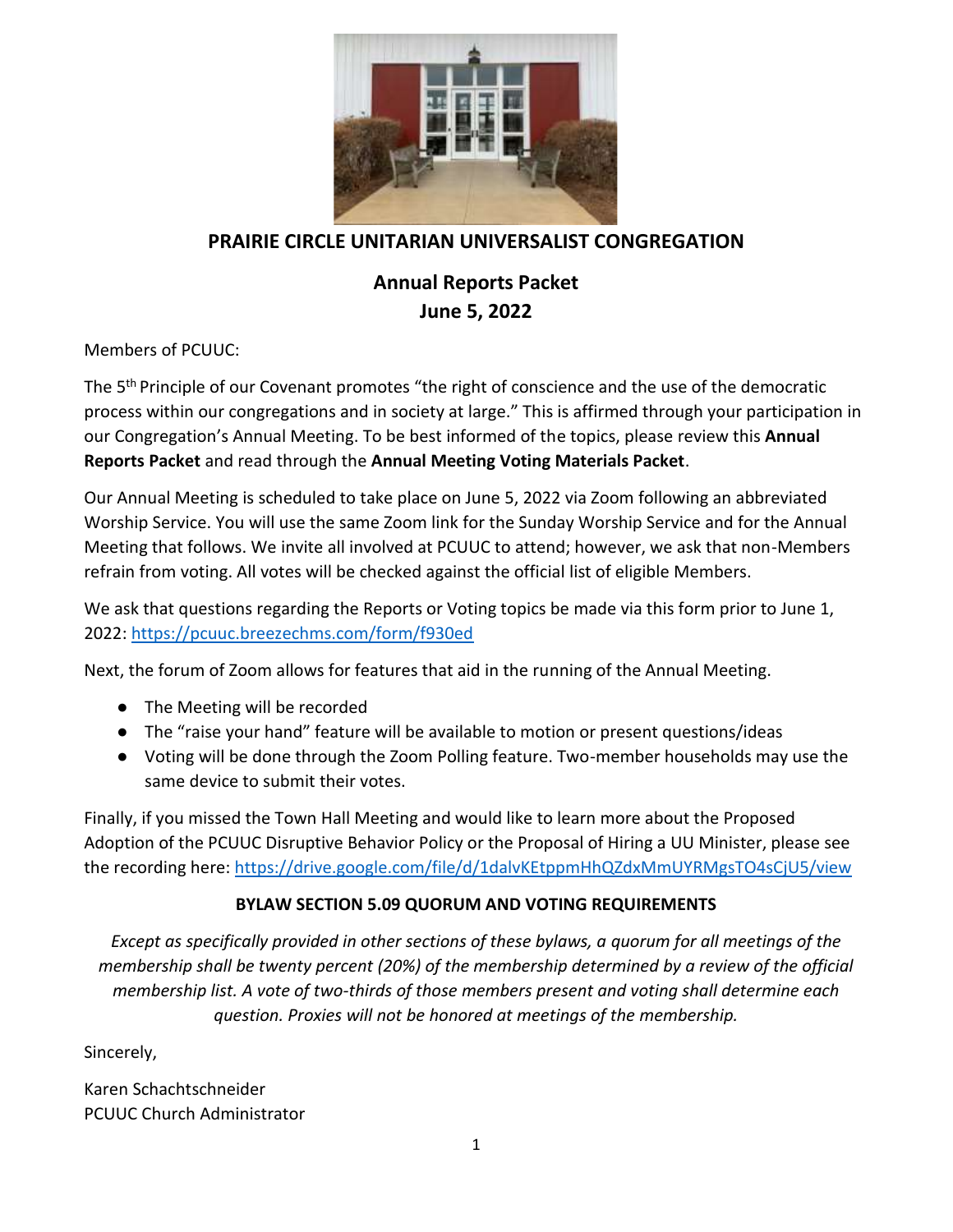#### **2021-2022 PRESIDENT'S REPORT: LUCINDA SMETANA**

What a year! Thank you for allowing me to serve as President of Prairie Circle Unitarian Universalist Congregation. Our spiritual home is a special part of the community and I am so pleased with how the Board has worked together to make it through many "firsts" over this past year.

This year was the first year without Dawn McClintick as our Church Administrator. Although we transitioned to a new administrator during Dawn's final months, that individual left for personal reasons. For many, the transition may have not been noticed as we functioned without an Administrator for much of the Summer 2022.



The work of the administrator was taken on by various Board Members to keep communications and financials in order. After a second Church Administrator Search, led by PCUUC Board Members, we extended an offer of employment to Karen Schachtschneider. We are a fortunate group. Karen's attention to detail, willingness to learn quickly, and desire to improve processes make her the perfect person for this job. The PCUUC Board extends our gratitude to Karen for her contributions over the last year. Thank you so very much Karen.

Another first for PCUUC, and so many of us, was returning to in-person activities amid a ceaseless pandemic. I thank my Board Members and fellow Congregants for encouraging us to move in the direction of resuming inperson worship services at the Colby Barn. I understand the guidelines put in place such as masking requirements, proof of vaccination, and other modifications have been uncomfortable and upsetting for some in our community. Please know that the PCUUC Board made the best decisions possible with respect to attendees' physical and spiritual needs. I am proud of what we have put together to keep our Members, Friends, and Visitors safe during this time. Lastly, if you haven't joined us for in-person worship lately, please give it a try. We have learned so much from this pandemic. We know that masks are extremely effective with keeping us safe. At the barn, surgical masks, hand sanitizer, and disinfectant spray are available for attendees to use. Participating in our spiritual community gives me hope and brings back a little normalcy into what we're living through today. I enjoy connecting with others in-person or over Zoom. So, if you've been reluctant to come, grab a mask and come be amongst friends.

The final group of "firsts" I would highlight from the Board are the launch of the Committee Grant Initiative where up to three mini-grants of up to \$500 each are available for projects within PCUUC Committees that amplify our mission and values as Unitarian Universalists. I can't wait to see the good that will come from this. Next, the Board worked closely with the MidAmerica Region UU Ministerial Support to address harmful behavior within our community. From those conversations, the PCUUC Disruptive Behavior Policy was created. Many UU Congregations have such a policy in place and it provides clarity to conduct that is deemed disruptive to our spiritual community. Last, the Board is excited to propose the hiring of a Part-Time Minister. When assessing deficits in our community as well as groups or roles that are overburdened, a Minister was determined as a solution to alleviate the load on Staff and Volunteers as well as give PCUUC more spiritual framing. It is our hope that through a Minister Search Committee, we find the best person to lead Adult Religious Enrichment Programming, aid the Worship Committee, provide homilies on a regular basis, and offer Pastoral Care.

**SHOUT OUTS:** Just a quick note to thank some incredible staff that we are so fortunate to have in our Congregation. Our Worship Coordinator Eric Foote has been our rock in navigating Zoom Services and ensuring we continue to offer quality speakers and keep having good conversations as a result thereof. Eric, thanks so much for giving of your time and talents. Next, our Director of Religious Education Jennifer Weigand and RE Teacher Sam Smith have pivoted to remote Children's Religious Education. Engaging with our youth for 45-60 minutes via Zoom is not an easy feat! Additionally, during this pandemic they launched a tight-knit Adolescent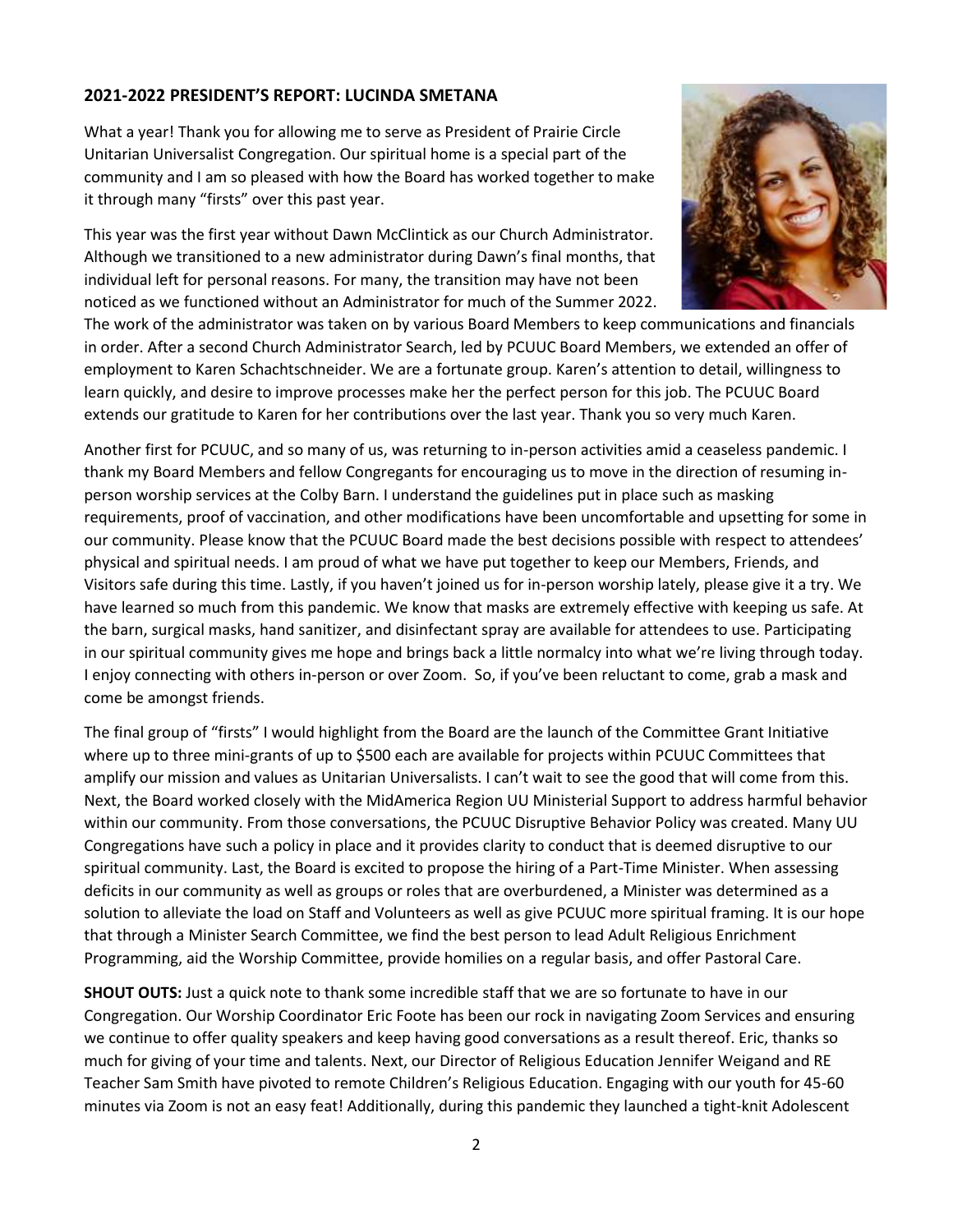Group. Thank you both for the enriching curriculum you provide and for bringing your full selves to the work you do.

To end, it has been a wonderful experience to serve as the President of our Congregation. A special thanks to Leslie, John, Joyce, Ted, and Sarah for your time, judgement, and unwavering commitment to make our community even better. Your contributions over the year have been immense. Thanks for sticking it out with me.

Looking forward to our future, Lucinda

#### **2021-2022 TREASURER'S REPORT: JOYCE DEWITT**

At the start of this fiscal year, the treasurer team was created on a trial basis in order to lighten the workload on the new church administrator and allow a team of two Board members to manage the finances, one treasurer and one vice-treasurer in training. Between the bumpy start of filling the church administrator position and the very heavy workload on the treasurer team, it was decided not to continue the trial past the first year. Karen Schachtschneider, our church administrator, agreed to take on the financial tasks after all, and the remainder of the year was spent training Karen and taking the opportunity to rebalance tasks and reduce the administrative paperwork when the treasurer changes every two years.



This year's budget was originally set up for in-person services, except for one via Zoom each month. Because this year remained mostly virtual, Sunday collections also stayed online only. It is clear that virtual giving has been way underutilized with contributions remaining low for both our social justice collections and for PCUUC. Even pledge renewal forms for the current year were slow to come in, stretching into spring. Once our services were back in person, the Sunday shared basket collection rose significantly.

Pledge income was down some from last year and is continuing a downward trend compared to pre-pandemic. We anticipate fulfilling 94% of our expected pledge budget this year. We had optimistically budgeted for fundraiser income but did not end up holding any fundraisers. Last year the congregation voted to use the contingency reserve fund, resulting in a transfer of \$15K to balance this year's budget. This was the first step in using some of our reserves that have gone underutilized, as determined by last year's Board.

On the expense side, because most of the year was virtual, both rent and committee spending were still way down. Again this year, there were congregants who donated RE supplies, time, and materials to various efforts, which always helps keep overall expenses down. Thank you very much for your generosity.

Board discretionary spending also stayed low even given last summer's retirement party, as well as pandemic cleaning supplies for the return to in-person services. Wage expenses are expected to be at 85% of what was budgeted. Finally, net income will be approximately \$26K, which will automatically transfer to the accumulated surplus account for future use.

For our proposed budget for fiscal year 22-23, we will transfer some Reserve Funds into our operating budget from the Music Fund (\$176), for the grant funds (\$1500) from the Accumulated Surplus account, and the carryover of what was raised for the Antiracist workshop series (\$2,142) that is now planned for the fall. The total of these three reserve amounts will transfer in at \$3,818.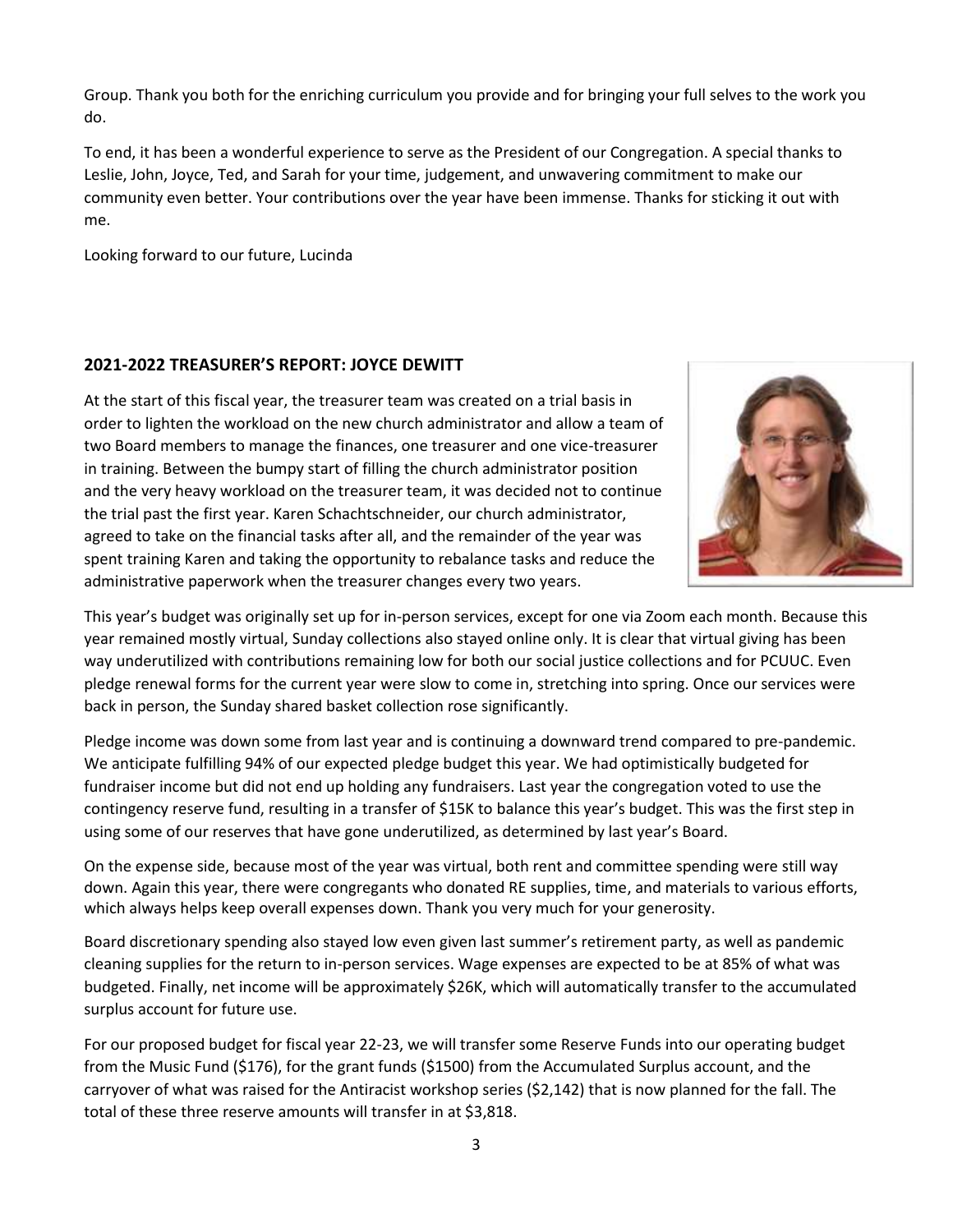Received pledges are down and we hope to see the remaining expected pledges come in before the Annual Meeting, at which time I'll give you an update. For fundraising income, the Board reduced the fundraising budget to ease expectations on those events that depend heavily on a large volunteer effort.

On the expense side, the cost-of-living increase for our four employees is higher this time due to the increased inflation rate we are all seeing. Our rent budget will stay flat with the current year as we plan to continue one virtual service per month and have three outdoor services next year.

Many committees held their budget requests steady except for the Worship Team, who strongly recommends an increased speaker budget. The increase of the speaker honorarium will be the first since FY17, and an increase in the number of paid speakers is needed, especially if a part-time minister is not hired.

Because of the anticipated increase in expenses against the lower pledge income, the Board will propose a transfer from our reserves to balance the proposed budget. This transfer amount will depend on how much pledged income is raised before the Annual Meeting. The Board is concerned about our financial future with the continuing upheaval of the pandemic and life changes significantly altering our membership funding pool. I believe it is now time to utilize our reserves to the best of our ability. We must not only support our existing congregation, but shore up our strength and values as we plan for necessary growth and a viable future.

#### **2021-2022 WORSHIP YEAR IN REVIEW**

The Worship Committee's primary responsibility is recruiting speakers for services and coordinating the services themselves. After several months of virtual services, at the start of the fiscal year, we felt we were in a groove where services were running smoothly and quality content was being delivered. Most speakers were met warmly, and congregants engaged with them after services in breakout rooms, further reinforcing the presumption that speakers were delivering messages that resonated with our congregation.

At the Board's direction, the team gradually transitioned to in-person services with a few outdoor options last fall, an in-person Christmas Eve service, and in-person services starting in earnest in March 2022. Attendance at these in-person services has generally been healthy, and individuals are still "zooming" the service online. The decisions by the Board to return gradually to in-person and to maintain one virtual service a month, the Committee feels, have both been good choices that have worked out well.

There are some challenges this new pattern of virtual and in-person services create that will require adaptation from the Worship Team. The two primary concerns are:

- improving the quality of the streaming of live services and
- maintaining the quality of speakers for in-person services.

We've experienced a few issues with streaming so that some recordings haven't worked out and some congregants have had trouble hearing/seeing what is being presented virtually. We're learning lessons quickly, though, and expect to be proficient by June 2022.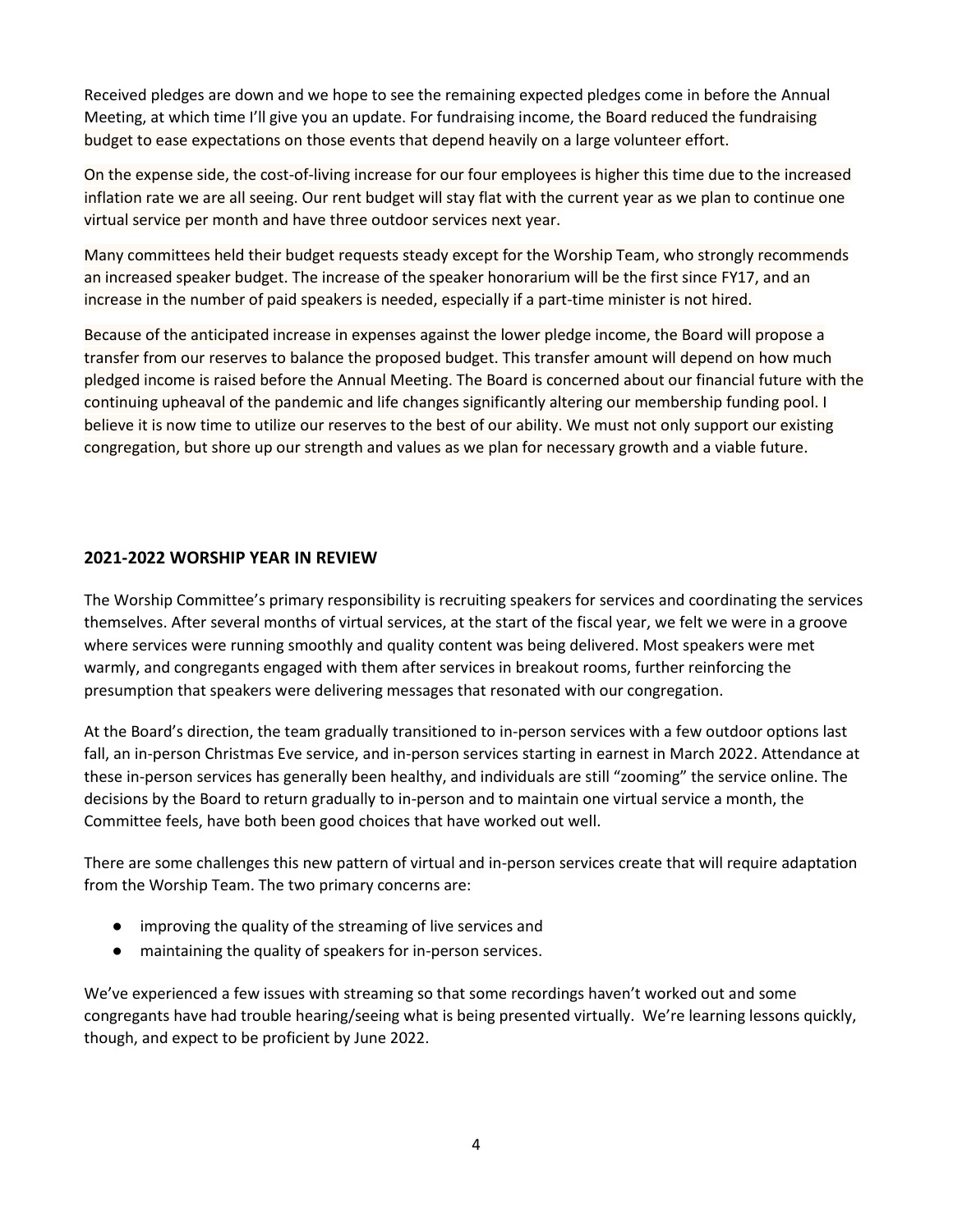Virtual services made recruitment of speakers easier (and being in-person limits the pool of potential speakers significantly), but recruiting speakers to the Barn was something we were successful with before and feel we can be successful with again.

A third concern regards volunteers. There is a greater demand for volunteers for in-person services than for virtual services. The group appreciates that the budget has been increased to allow for more paid speakers, but volunteers will still be a constant need as we continue into FY23, and the Worship Committee appreciates all the efforts made at volunteer recruitment.

On a separate note, an important lesson learned over the last fiscal year, the group feels, is that quality virtual speakers are not enough to deliver the experience people want from services. Being in-person provides congregants a sense of community and helps nurture relationships in a way virtual services cannot do as effectively. Having a "place" to worship together is a key part to the worship experience. We all hope to keep live in-person services going forward with at least the frequency currently planned.

Finally, the group has leaned heavily on the work of Eric Foote over the last year and deeply appreciates his contributions as Worship Coordinator. The Committee members remain grateful to Eric for his ability to secure high quality speakers and to provide the kind of worship coordination and leadership a minister would normally supply.

#### **CARING COMMITTEE**

Due to Covid restrictions, Caring Committee members were not allowed to make hospital visits. We were able to check in with congregants by phone, to provide meals, and to send cards of sympathy, concern, and congratulations.

I am grateful to our members.

Fran Bates, Chair of the Committee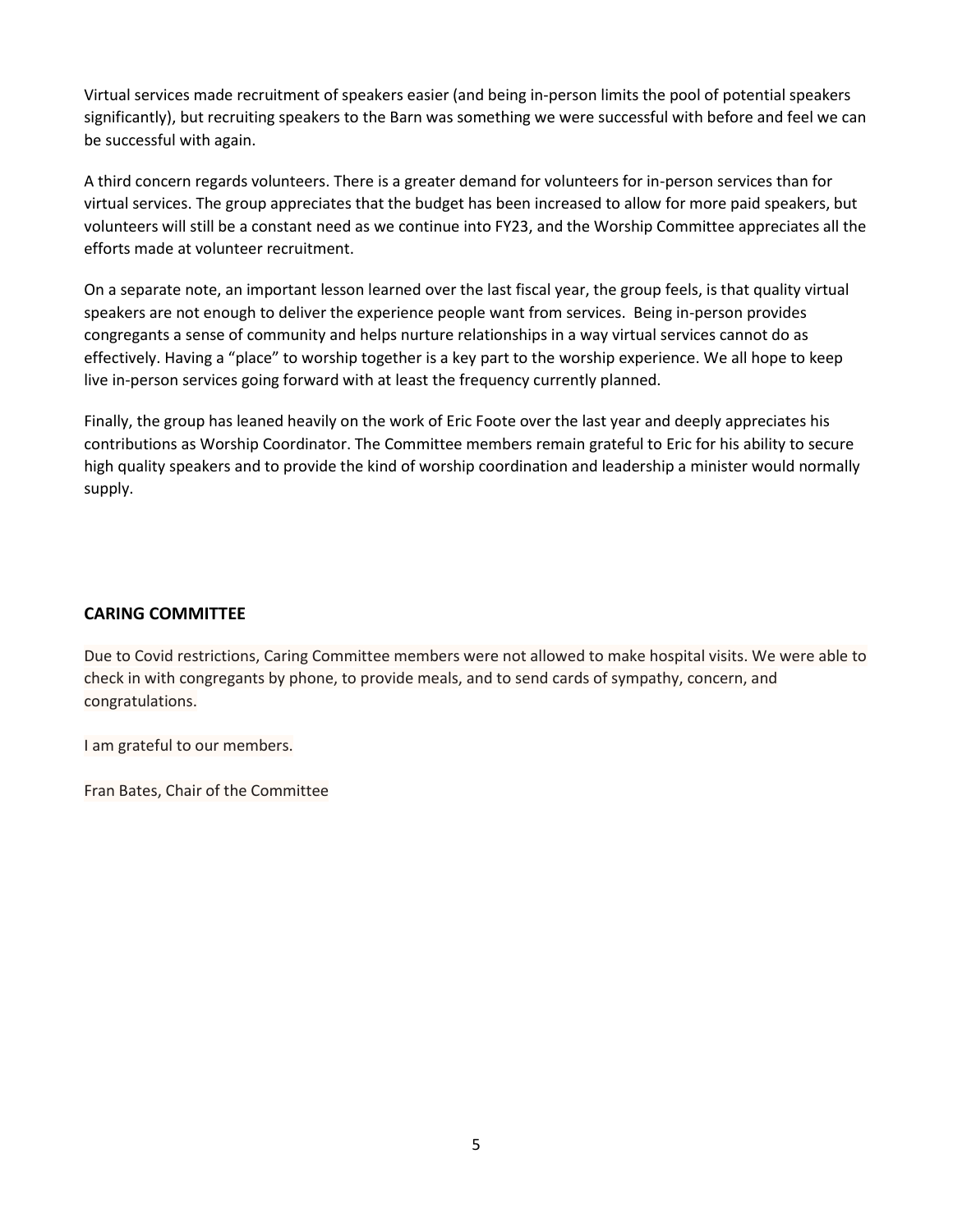**Staff** Jennifer Weigand - Director of Religious Education Primary Teacher- Sam Smith





**The Numbers** Registered Families - 23 Regular RE Children - 9 Visitors-0<br>Regular Nursery Children - 0 Curricula Volunteers – 1 Regular Nursery Children - 0

#### **Highlights:**

Delivered monthly RE supply bags to families Moved RE supplies from storage unit to barn<br>Virtual Movie Night for RE families

Sent Valentine cards to congregants **Delivered Easter treats to RE Students via supply bags** 2 curricula taught Twice a week Virtual Story for All Ages - July-Sept Virtual Story for All Ages every Sunday at 7pm Sundays 11am Virtual Curriculum for ages 3 and older RE talent show **Sundays 7pm Virtual Adolescent lesson ages 10 and older** RE talent show Virtual Movie Night for RE families

#### **Summer Session:**

Jennifer has created a curriculum for the summer to help the students transition from remote learning to inperson learning*. The curriculum is called Elements of Summer.* Each week has a different summer-related theme (bubbles, rainbows, water, wind, sunshine, etc.) which will be explored through games, crafts, stories, etc. The activities are specifically designed to be outdoors, but can be adapted indoors if needed. *These lessons will take place on Sunday Mornings at the barn and the 2nd Sunday of the month via Zoom.*

#### **Fall Programming:**

RE is planning to purchase Soul Matters Curricula again for the 2022-2023 church year. This curriculum focuses on figuring out our values, dealing with our needs, being part of a spiritual community, and doing the right thing—key steps toward spiritual maturity. Our monthly themes will coincide with the Worship themes.

#### **Thank You PCUUC RE Volunteers!!**

Sarah Grover - Lynn Hepler - Mary Honegger - Sarah Seiberlich Lucinda Smetana - Sam Smith - Tamara Wanshek - Judi Young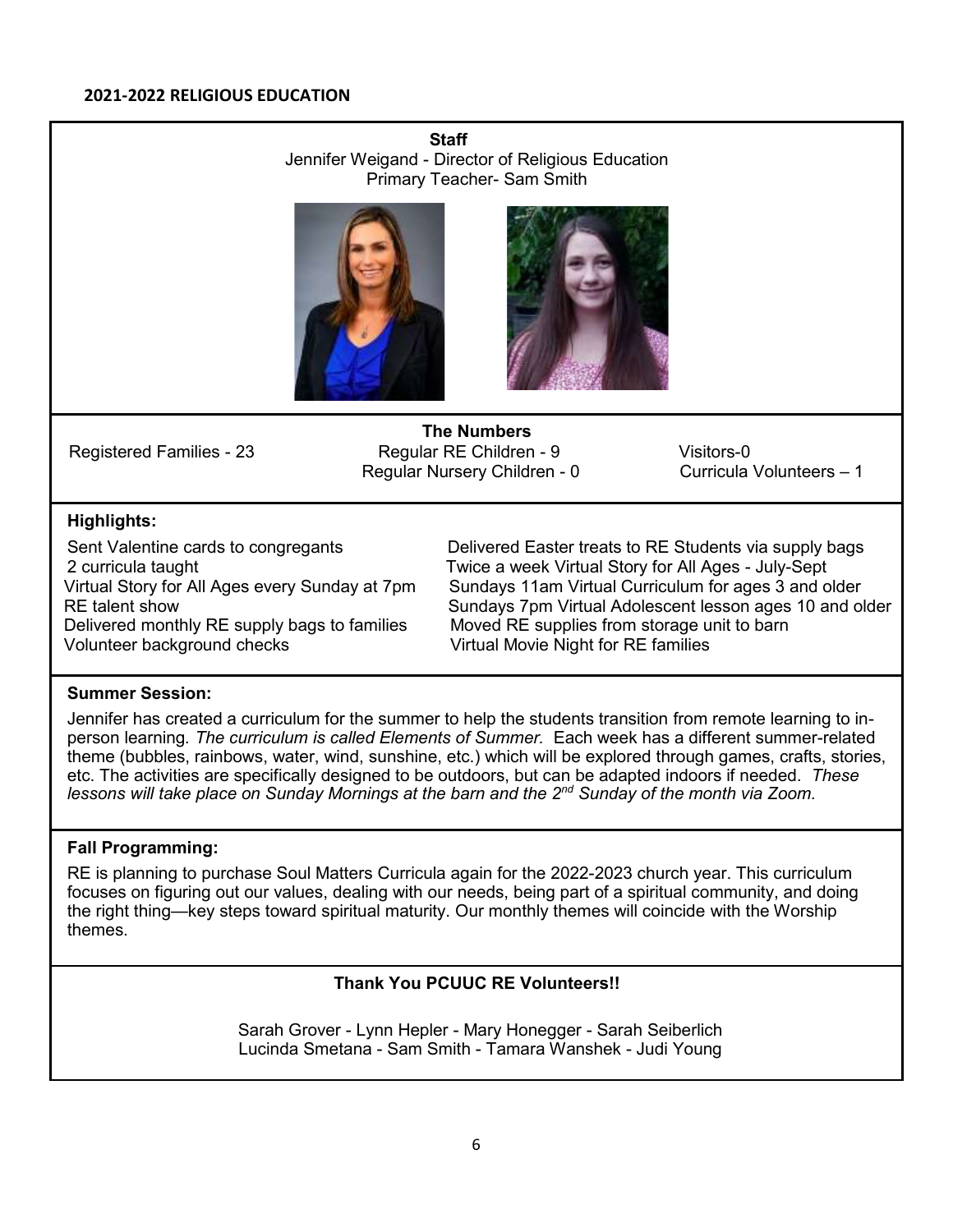#### **RE Budget/Expenses**

- Purchase Soul Matters
- · Craft supplies
- DRE Office supplies
- Teacher supplies
- · Special Sunday Crafts (Thanksgiving, Christmas Eve, Easter, Etc.)
- DRE Conferences and training

### **SOCIAL JUSTICE COMMITTEE REPORT May 2021 to May 2022**

Submitted by Jan Kirch, Tamara Wanshek, and John Young

**SJC mission statement:** In harmony with our PCUUC principles, the Social Justice Committee is committed to social, environmental and economic justice at church, in the community and for all earth's inhabitants. The SJC is chaired by Jan Kirch assisted by Tamara Wanshek, Facebook; John Young, Environment.

The Social Justice committee meets after service on the 1st Sunday of each month.

**Financial Support: Shared Plate** – due to pandemic it was decided to do bi-monthly donations.

#### **SJC Shared Plate Theme: Antiracism and supporting people of color**

- July–August 2021: Waukegan Public School Foundation Backpack Fundraiser Supplies collected - Actionable Support August
- September–October 2021: Home of the Sparrow
- November–December 2021: Northern Illinois Food Bank
- January–February 2022: One Hope United March–April 2022: Liberty Prairie Foundation
- May–June 2022: Midwest Veterans Closet (in progress)

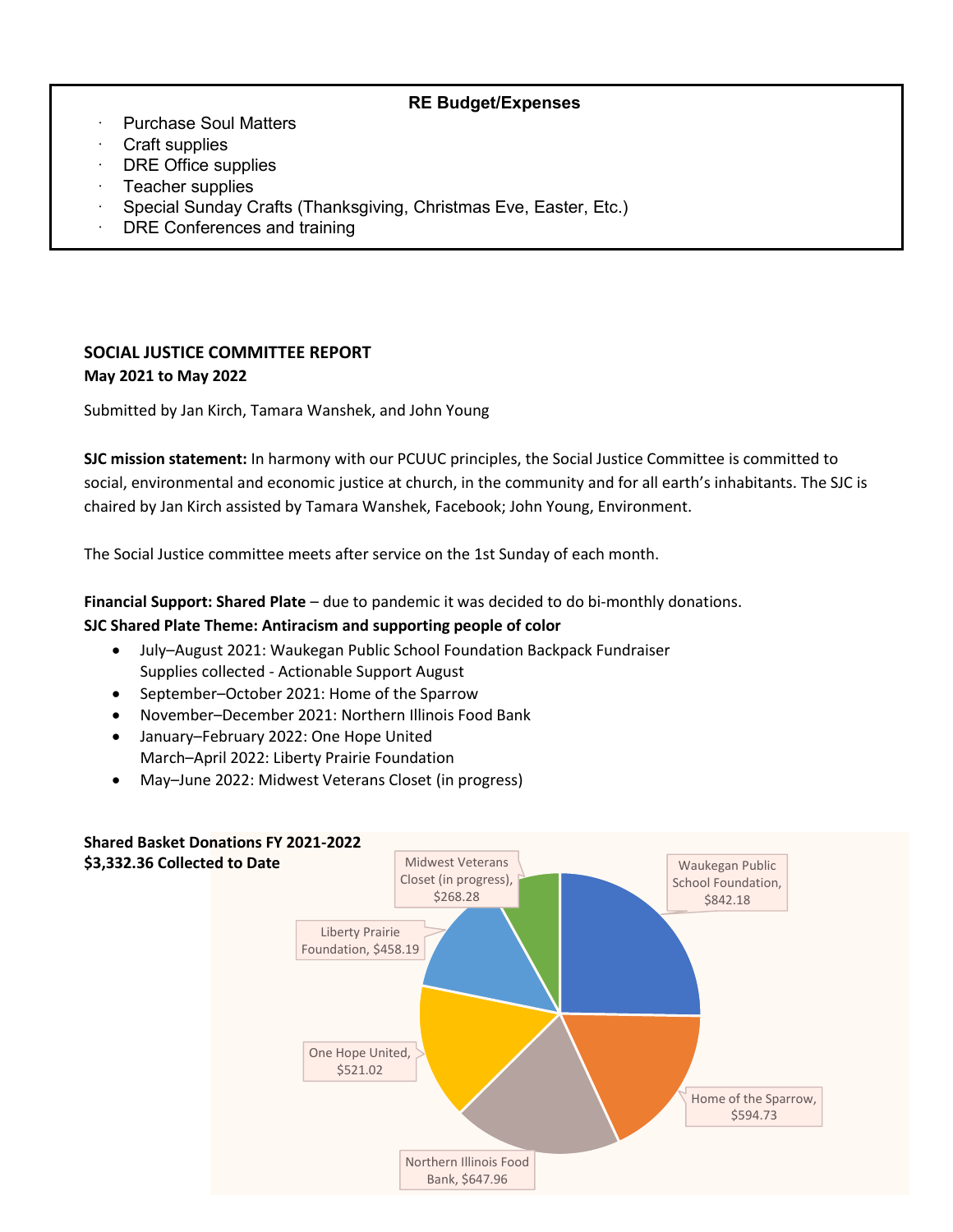#### **SJC - Action Items:** When possible - Styrofoam Collections, PADS food, batteries, Midwest Veterans Closet.

#### **While SJC hasn't been able to meet in person, individual members continue Community Outreach projects:**

- Fran & Dave Bates: HACES
- Gloria Walsh: Lake County Re-Settlement Group
- Jim Whitton: Veterans
- Peggy Teeter: writing post cards to encourage individuals in other states to vote
- Chuck Teeter, Dave Bozek, Dave Bates: Getting out the Vote
- All: Supporting IL. HB 4358 (Coal Ruling from FIP Carla Aldana)
- All: VOTE LOVE Springfield and online all day
- Invited Rev. Scott Aaseng to speak: Rev. Scott Aaseng suggested partnering with organizations representing impacted and marginalized communities and working from bottom-up. He is open to doing a workshop on the process of re-connecting. John Young has connected with North Shore (NSUC) resulting in NSUC committee chairs connecting with PCUUC chairs.

#### **Additionally, SJC members participate in various PCUUC committees:**

- Chuck Teeter: Welcoming Congregation Committee
- Chuck Teeter, Dave Bozek, Dave Bates: Getting out the Vote
- Dave & Fran Bates, Jim Whitton, Jan Kirch: Antiracism
- Fran Bates: Caring Committee
- Judi Young: RE (Religious Education)
- John Young: PCUUC Board

#### **Looking Ahead:**

- Judi Young is coordinating our PCUUC school supply/backpack drive with the Round Lake Elementary District 116 where 80% of the students are below the poverty level.
- Judi Young & Trisha Steele are also promoting a Back to School Family Event on July 29 from 6 8 p.m. at the Round Lake Public Library.
- Shared Plate for the remainder of 2022:
	- July–August: Round Lake Elementary School Backpack Fundraiser donations September–October, TBD
		- November–December, TBD
- Action Items: Styrofoam Collections, PADS food, batteries, Midwest Veterans Closet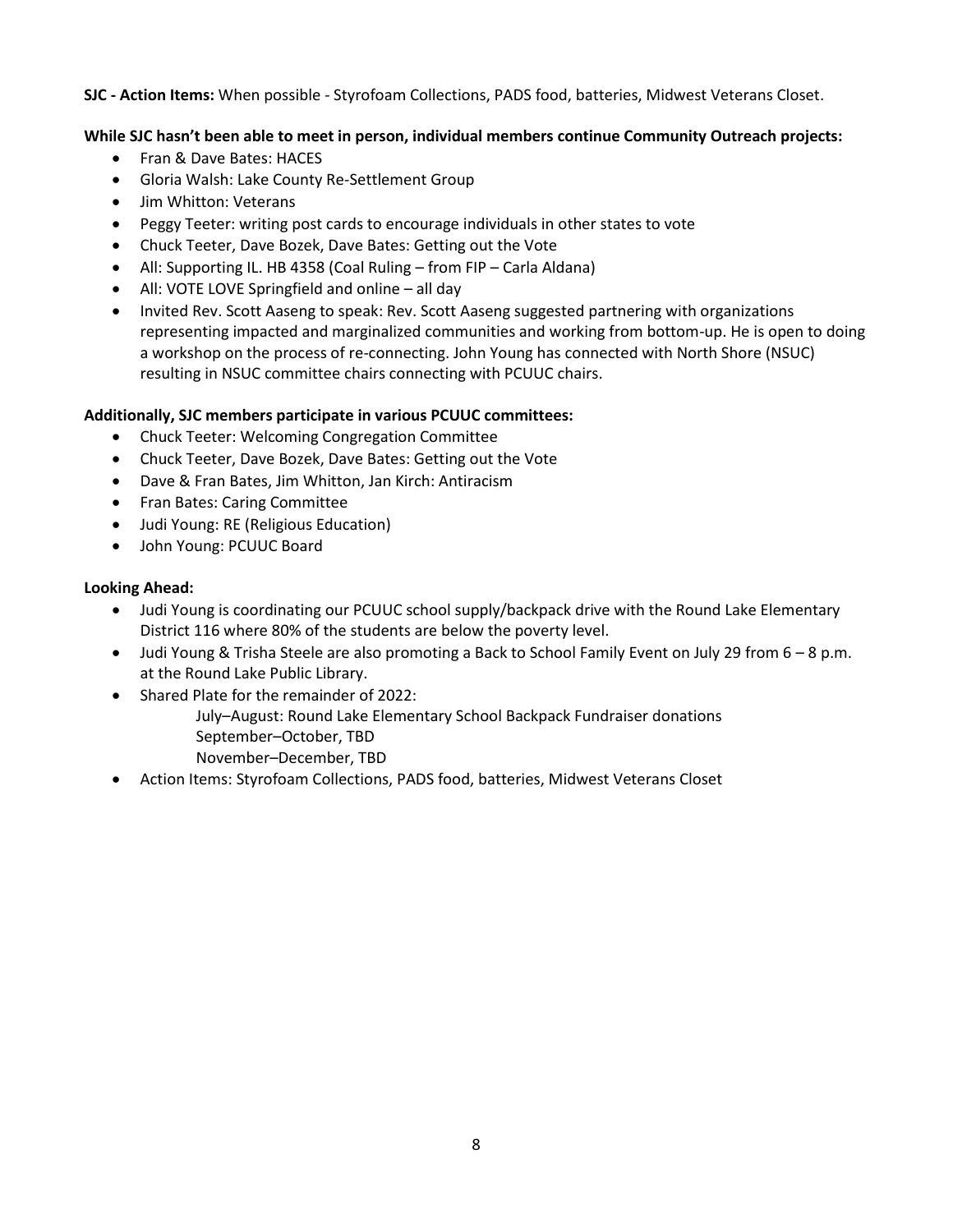# Profit and Loss July 2021 - April 2022

|                                             | <b>TOTAL</b> |
|---------------------------------------------|--------------|
| Income                                      |              |
| 4000 General Fund                           |              |
| 4001 Pledges and General Gifts              |              |
| 4002 Prior Year Pledges                     | 625          |
| 4003 Current Year Pledges                   | 60,236       |
| 4009 Identifiable Basket Donations          | 140          |
| 4010 Social Justice Collections             | 2,992        |
| 4015 Unidentified Basket Donations          | 535          |
| <b>Total 4001 Pledges and General Gifts</b> | 64,528       |
| 4020 Miscellaneous Income                   |              |
| 4025 Net Capital Gains/Dividends            | 173          |
| 4029 Other General Fund Income              | 146          |
| <b>Total 4020 Miscellaneous Income</b>      | 319          |
| <b>Total 4000 General Fund</b>              | 64,847       |
| 4095 Donor Restricted Income                | 6,243        |
| 4097 Use of Reserve Funds                   | 15,000       |
| 4098 Budgeted Transfers                     | 10,576       |
| <b>Total Income</b>                         | \$96,666     |
| <b>GROSS PROFIT</b>                         | \$96,666     |
| Expenses                                    |              |
| 5050 Donor Restricted Allocation            | 6,248        |
| 5100 Staff Compensation & Expenses          | 42,558       |
| 5200 Property                               |              |
| 5201 Rent (Barn, Charter, Choir)            | 1,736        |
| Total 5200 Property                         | 1,736        |
| 5300 Business Mgmt                          | 2,887        |
| 5400 Finance                                |              |
| 5401 Bank/Brokerage Charges                 | 204          |
| 5410 Financial Software License Fees        | 1,039        |
| <b>Total 5400 Finance</b>                   | 1,243        |
| 6100 Religious Education                    | 844          |
| 6300 Membership & Communication             | 43           |
| 6600 Social Justice                         | 2,706        |
| 6700 Worship Arts                           | 7,675        |
| 6800 Music                                  | 124          |
| 6900 Caring Committee Expenses              | 108          |
| 7100 Miscellaneous                          | 557          |
| 7200 Denomination Support                   | 3,208        |
| Payroll Expenses                            | -0           |
| <b>Total Expenses</b>                       | \$69,936     |
| NET OPERATING INCOME                        | \$26,730     |
| <b>NET INCOME</b>                           | \$26,730     |
|                                             |              |